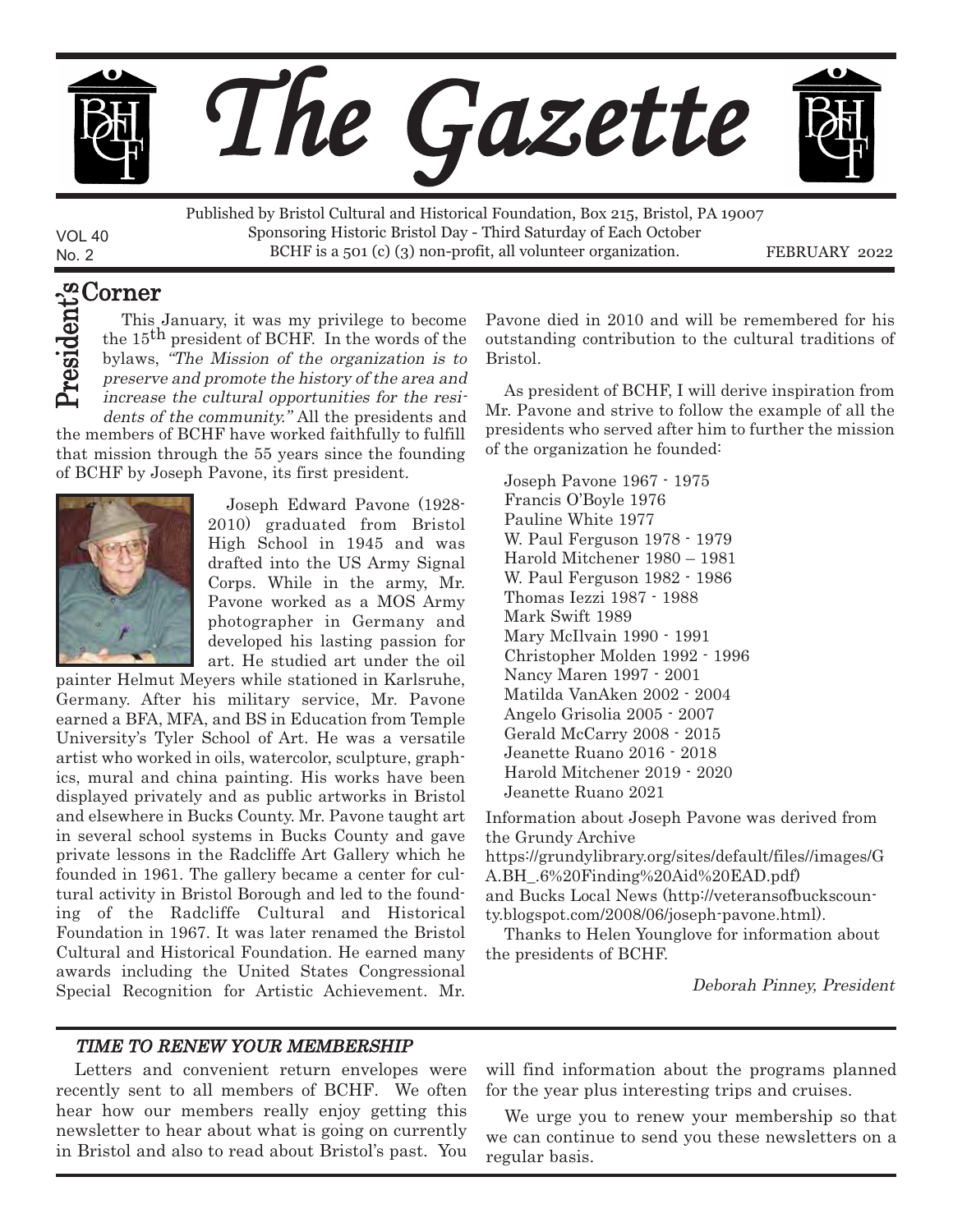# Programs and Trips

#### HEAR ALL ABOUT . . . The Alley and the Island

Circle your calendar now for Sunday afternoons, February 6 and March 27! BCHF has arranged for two informative programs which we hope will appeal to our members and friends.

Elfreth's Alley. On February 6, Ted Maust, Director of the Elfreth's Alley Association, will give a presentation entitled "Little Street, Big City – How Elfreth's Alley Tells the Story of Philadelphia." Elfreth's Alley is an historic street located between North 2nd St. and North Front St., in the block between Arch and Quarry Sts., in the Old City neighborhood of Philadelphia. It dates back to 1702 and is named after Jeremiah Elfreth, an 18th century blacksmith and property owner. Among the alley's residents were tradesmen and their families, including shipwrights, silver and pewter smiths, glassblowers and furniture builders. In the 1770s, one-third of the households were headed by women. As of 2012, there were 32 houses on the street, which were built between 1728 and 1836. The alley is a National Historic Landmark and is considered to be our nation's oldest residential street.

Burlington Island. On March 27, Judy Gauntt, President of the Friends of Burlington Island, will give a presentation on the History of Burlington Island. The island comprises 300 acres and, as most of our readers are aware, is located in the Delaware River between Bristol Borough and the City of Burlington. It was first settled in 1624 by the Walloons from the French-speaking area of Belgium and was the first European settlement in NJ. Ms. Gauntt will trace the island's history since that time, including the period when it became the very popular Island Beach Amusement Park.

### Both presentations will begin at 2 p.m. in BCHF's headquarters at 321 Cedar St., Bristol Borough.

Light refreshment will be served. A donation of \$4 per adult is requested; no charge for students. The public is cordially invited. Reservations are not required; however, limited capacity dictates first come,



A Note From Ways & Means

Hi Everyone,

I have just a short message this month. The Ways & Means Meeting will be virtual in February and be a ZOOM meeting on Feb.16<sup>th</sup> at 2pm. Our members will first seated. COVID vaccinations and masks are requested. In the event of inclement weather, visit BCHF's website, www.bristolhistory.org, or call 215- 788-9408 for an update.

### Trips Setting Sail

As stated in recent issues of the Gazette, BCHF is sponsoring a Charleston & Bermuda cruise aboard Celebrity Cruise Line's recently refurbished "Summit," June 2-12 of this year. The ship will depart from Cape Liberty, NJ and BCHF will make round-trip transportation arrangements from Bristol to the pier with the participants sharing that cost. Rates range from \$1,577 to \$2,387 pp double occupancy and include Celebrity's classic beverage package, prepaid gratuities and surf Wi-Fi internet package. For the best cabin location, make your reservation soon with Grand American Tours of Morton, PA, at 1-800-423-0247.

BCHF recently booked space on a "Holy Lands & Aegean Majesty" cruise on Oceania Cruises' "Oceania Nautica," October 6-17, 2023. This cruise will be escorted by a representative of Grand American Tours. There are ten ports-of-call, beginning in Jerusalem (Haifa) and ending in Rome (Civitavecchia). Rates range from \$4,298 to \$8,098 pp, double occupancy, and include round-trip airfare and free internet plus a choice of one of the following "OLife Choice" extra amenities: \$600 shipboard credit, six shore excursions, or alcoholic beverage package (beer, wine, champagne with lunch and dinner).

For a detailed flyer on either of these cruises, contact Helen Younglove at 215-788-9408. A Passport is required for both cruises.

### STAY TUNED

The Ways & Means Committee is currently working on day trips for this year, starting in the Spring and running through the Holiday Season. Details will be given in upcoming issues of the Gazette.

be receiving information for the meeting ID and passcode to log on.

### Please note the date change to the  $16<sup>th</sup>$  for this month only.

(If you would like to join us, please e-mail to: [jaru](mailto:jaruano@comcast.net)[ano@comcast.net](mailto:jaruano@comcast.net) and state that you would like to participate and see what we're all about.)

Check the Calendar of Events on the last page of the Gazette for what is coming up with BCHF.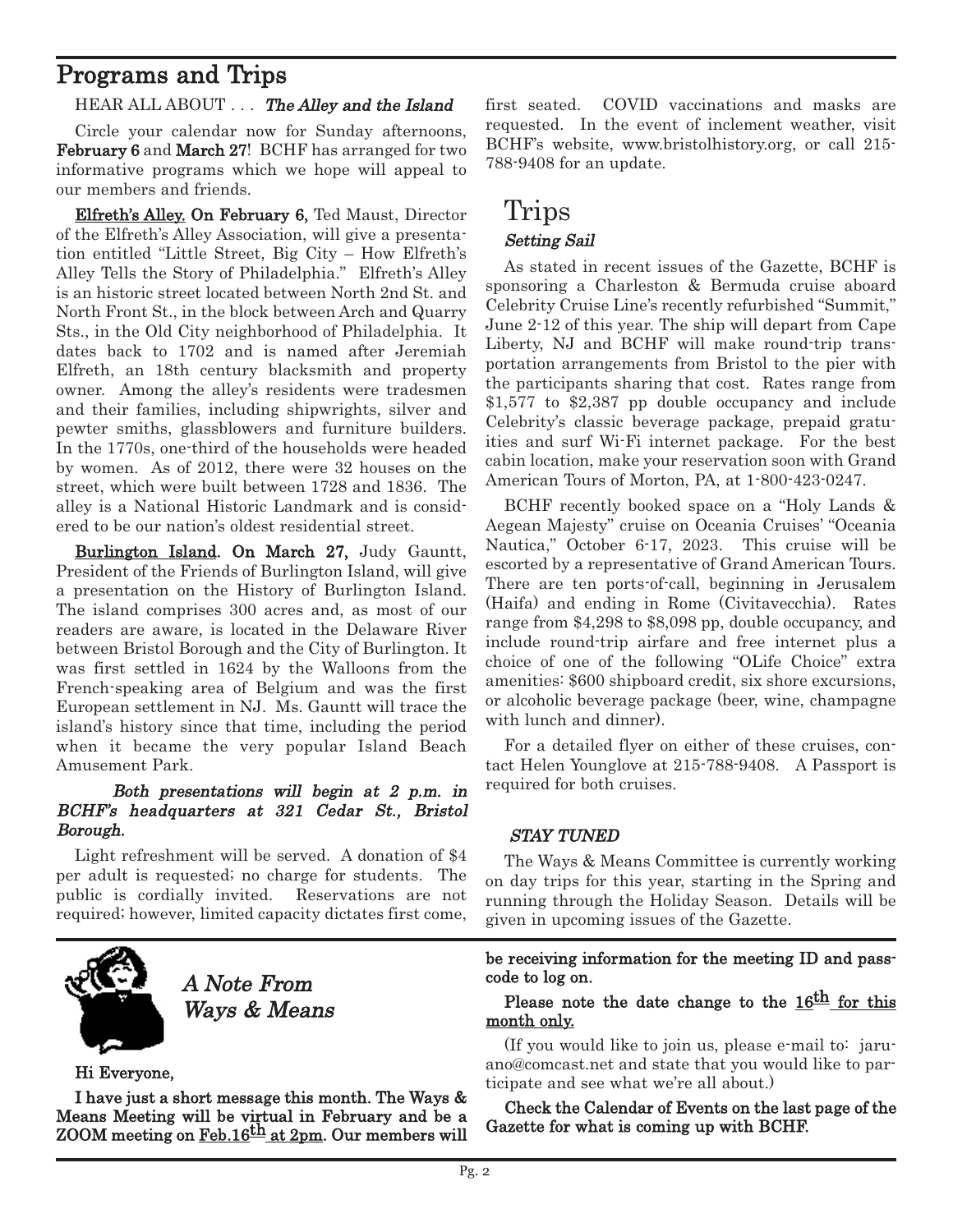## MEMORIES OF MILL STREET PAST By Art Younglove

During this past Christmas season, I reflected on growing up in Bristol and the joy that Mill Street businesses afforded me as a youngster. I'll begin with the Grand Theatre and the Rohm and Haas Children's Christmas Parties I attended there with my Dad until the cutoff age of 12. Each year on the Saturday before Christmas, we would stand in a long line outside the theatre, waiting to enter its beautiful foyer. Each child was given an age-appropriate gift and a box of hard candy. When seated, we were treated to a great seasonal show hosted by Santa Claus, himself.

Across the street from the Grand Theatre was the Penny Mart. The Easter season comes to mind when they had pink and blue chicks for sale. I was allowed to buy one or two every year.

Next to the Grand Theatre was Norman's Stationery. I loved going in there to see all the pens, pencils, notebooks, and other school supplies on display. They had everything to get ready for the start of each school year.

Back to the Christmas season, and this time to Auto Boys. How many times did I visit Mill Street just to see the electric trains running around their train platforms?! Once I had enough of Auto Boys, I'd cross the street to the next block to see some more trains running around the tracks at Nichols Camera Shop. These displays made me dream of someday having my own train set, and I'd hope Santa was reading my mind.

I never visited Strauss Drug Store as a kid; only later when it became the Mason Jar.

Moffo's Shoe Store had a foot x-ray machine where you could see all the bones in your foot. Neat stuff!!

When older, I had my hair cut at Nick's Barber Shop; Nick Gesualdi was the proprietor. Across the street was Edward's Men's Shop for classy shirts, ties, and suits.

### A One Room School House

The headquarters of BCHF on Cedar Street was originally a one-room school built in 1874 and operated by the Quaker Meeting House of Bristol.

There was also a one-room school called the Badger School located where the entrance to Bristol Cemetery is found. On Green Lane, opposite the Bristol Farmer's Market, there was another one-room school. Generally speaking one room schools were located in rural areas.

The oldest wooden schoolhouse was built in 1872 in St. Augustine, Florida and had specific rules for teachers.

1. Teachers each day will fill lamps, clean chimneys.

2. Each teacher will bring a bucket of water and a scuttle of coal for the day's session.

3. Make your pens carefully. You may whittle nibs to the individual taste of the pupils.

4. Male teachers may take one evening each week for courting purposes, or two evenings a week if they go to church regularly.

There used to be an ice cream shop at the corner of Mill & Wood Streets, just up from the parking lot, where my Mom would take me for a treat every so often.

Back to Christmas again! McCrory's 5 & 10 cent Store seemed to me to be gigantic when I would shop there for Christmas gifts. They seemed to have everything I needed as a young schoolboy shopping for his family. Shot glasses for my Dad and Uncle, hand towels for Mom and my aunts, barrettes and shiny jewelry for my sisters, and a toy for my brother. And everything was under budget!!

Next door was Marty Green's Army/Navy Store. How about the stuff in there – hunting knives and guns of all kinds. Wow!

Profy's Appliance Store stands out in my memory because one year they gave out a large scroll-like sheet filled with punch-out circus figures – wild animals, circus wagon, clowns and a big-top tent. A kid's memory-maker for sure!

Pappa John's Ice Cream & Confectionery Store was another popular stop for a treat from Mom. His sundaes were the best!

Finally, although not on Mill Street, I remember the Bristol Theatre. Every Saturday afternoon was a must to keep up with the never-ending storyline of Zorro or Superman or other superstars of that era. The theatre's candy counter was the best; a box of Good & Plenty hit the spot! When empty, I could blow air through the box to make a horn-like sound. This drove the theatre manager crazy; "Peck's Bad Boy!".

My other big memory was later when Grant's Department Store moved onto Mill Street. It was a bigtime, two-floor building. I remember thinking: "Wow, Mill Street has made it big time!".

5. After ten hours in school, the teachers may spend the remaining time reading the Bible or other good books.

6. Female teachers who marry or engage in unseemly conduct will be dismissed.

7. Every teacher should lay aside from each day's pay a goodly sum of his earnings for his benefit during his declining years so that he will not become a burden on society.

8. Any teacher who smokes, uses liquor in any form, frequents pool or public halls, or gets shaved in a barber shop will give good reason to suspect his worth, intention, integrity and honesty.

9. The teacher who performs his labor faithfully and without fault for five years will be given an increase of twenty-five cents per week in his pay, providing the Board of Education approves.

Remember . . this was in 1872!

Hope you enjoyed learning these rules.

Information from the Grundy Library archives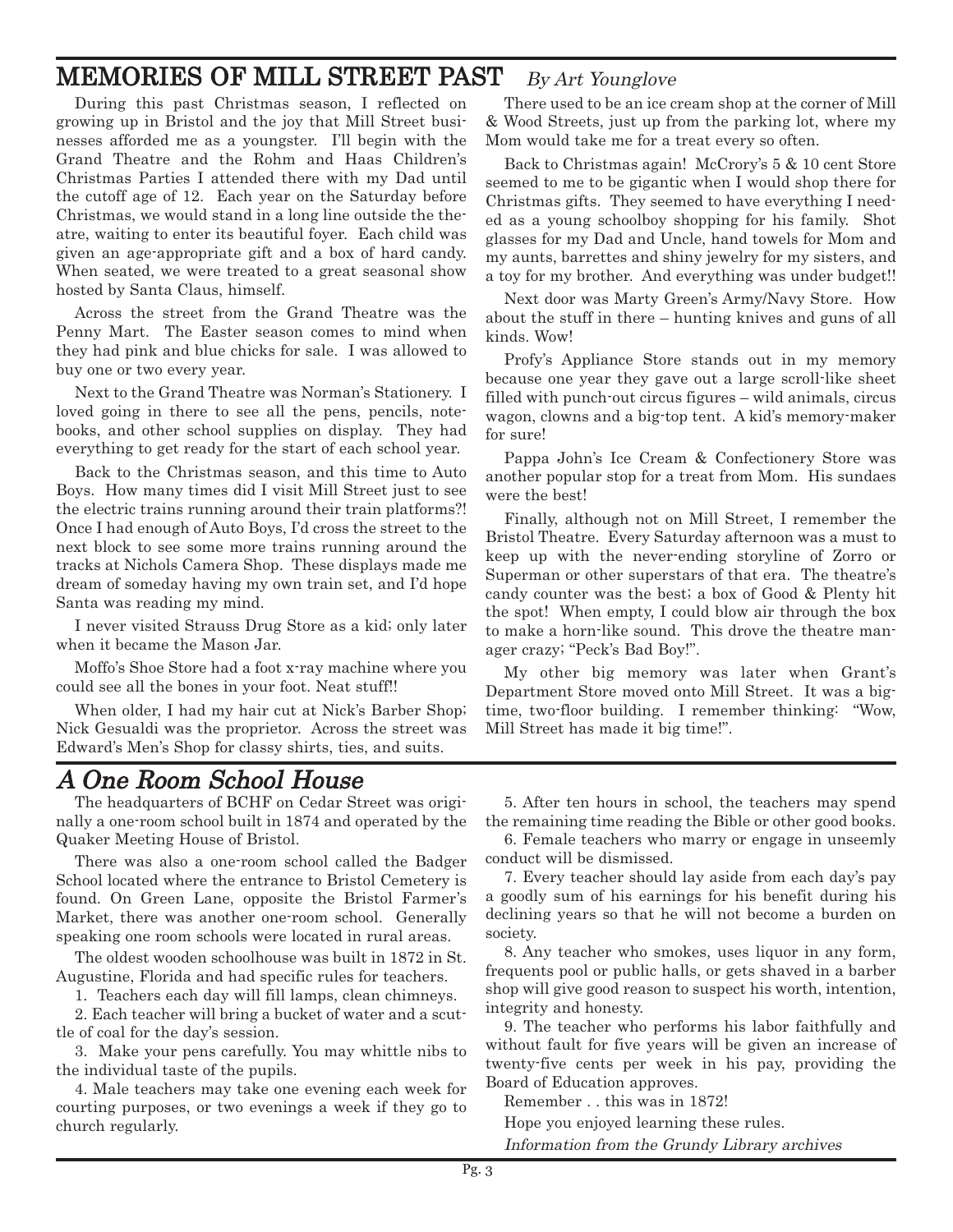### Winder Village By Carol Mitchener

During the summer of 1941, there were several articles in the local paper about a building boom that was developing in Bristol Township. The area was the Winder Farm, a tract of about 60 acres. This was the property of the Jacob M. Winder farm along the present Rodgers Road (Route 413). The farm was surveyed and sub-divided into about 240 lots. The water mains of Bristol Borough were extended to the site; the water was supplied by the Bristol Water Works. The first houses were erected in 1940; ten houses were built at that time and ten more were started the following year in 1941. Demand for homes in this location seemed to continue. The new houses were of cinderblock construction with hot air heating. There was a living room, kitchen and attached garage on the first floor and two finished bedrooms and a bathroom on the second floor with an unfinished bedroom over the garage. Bristol Township took responsibility for the streets. The former Winder farmhouse, with five acres of ground, had been converted into four modern apartments; all were occupied. Frontage on Rodgers Road adjoining the property was reserved for retail business properties. The remainder of the tract was restricted to residential development.

The Bristol Township School Board had recently purchased eighteen acres adjoining the development and the Township Junior High School was being constructed. The school property was large enough for athletic fields and playgrounds.

Jacob Winder died at his home on January 24, 1932 and is buried in St. James Churchyard. He was born in Bristol in 1858 at a property located at Radcliffe and Walnut Streets (401 Radcliffe St.). He was educated in the local public schools and at the Friends' Select School as well as the Bryant and Statton Business College of Philadelphia. He was first employed by the Landreth Seed Co. at their Bloomsdale farm and later held positions with C.W. and J. Peirce, Rogers' Mill and Leedom's carpet mills. He was named postmaster in April of 1895 under the Cleveland administration. After retiring

from the postmastership, he entered the grocery and meat business located at Pond and Mill Streets (328 Mill St.). He continued the grocery business and then procured a wholesale liquor license. In 1905 Mr. Winder entered horse racing as a pastime owning a number of notable horses although he never rode any of them. He purchased his first racing horse from a catalogue as a driving horse for his wife, Maggie. It was this horse, the famous Maggie Winder, that developed into a phenomenal racing filly for the season of 1909. In the first year of her career as a 3 year old she established four world's records. Maggie Winder died October 1930 at the age of 25 and was buried on the Winder farm. Her grave was decorated with an American flag. Mr. Winder also owned numerous other race horses of note and all were sons and daughters of Maggie Winder.

When the estate was finally settled, Jacob Winder had given practical thought to his love of horses which had brought him fame and fortune in racing circles. In his will, he left a sum of not exceeding \$200 annually to be provided for each of his three favorite horses - - Maggie Winder, Clara Direct and Windermere. Horwever the provisions of the will could not be carried out due to a shrinkage in the estate of Mr. Winder. Windermere, the only surviving horse, continued to live a life of ease at the Winder farm for several years. Other provisions of the Winder will were of the usual type providing for the widow of the deceased as well as bequests to a few friends. Unfortunatly these provisions also could not be carried out because of the lack of assets.

Editor's note: This article was written by the late Carol Mitchener but just recently submitted to this newsletter by her husband of many years, Harold. It was found in her desk among her papers. Carol was <sup>a</sup> frequent contributor to the Gazette. Harold continues to research and write about the area and BCHF appreciates his many contributions to this newsletter and to our community.

### WE WANT TO HEAR FROM YOU . . .

Do you have an interesting story or fond memory to share about Bristol Borough? Maybe it was a time in your life that was very memorable . . . a favorite neighbor, teacher, childhood friend or parents of a childhood friend. Maybe it's about a current happening. Don't worry that it is not written perfectly, we can edit for you and correct spelling/grammar.

We would like to hear about your memories, Just send your thoughts to BCHF, c/o Gazette Editor, Box 215, Bristol, PA 19007. Please include your full name and email address and phone so we can get in touch with you if necessary.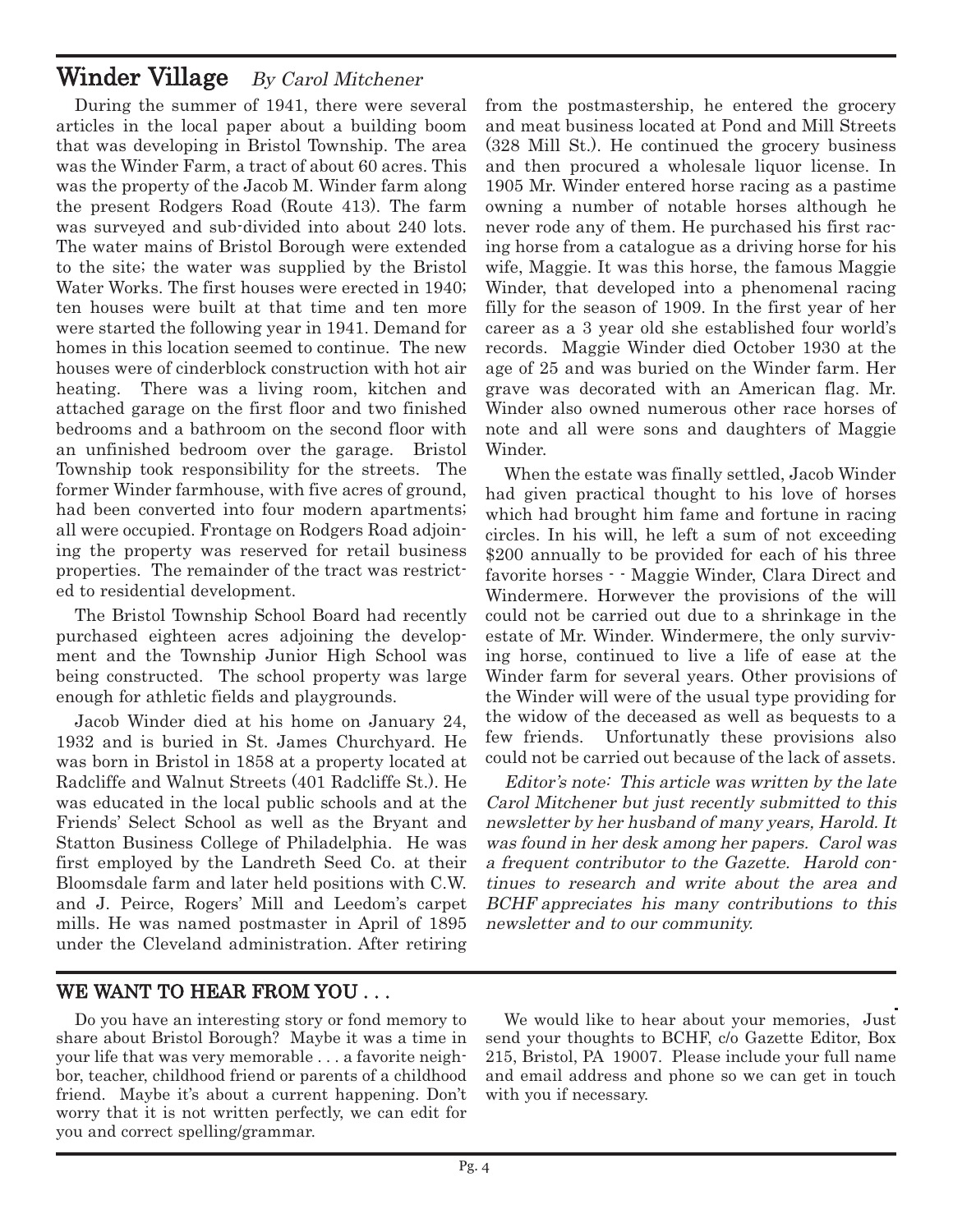# **Out Of The Past**

The following items were excerpted from February 1932 issues of THE BRISTOL COURIER. 2 cents a copy; 6 cents a week.

2/1 – GIFTS BESTOWED ON MISS MARY MC FADDEN BY BRISTOL FOLKS. A miscellaneous shower was tendered Miss Mary McFadden, 1328 Pond Street, Saturday evening, at the home of Miss Elizabeth Cunningham, 1242 N. Radcliffe Street. The evening was spent in playing cards, and favors were given. Miss McFadden was deluged with many handsome gifts.

"At MOFFO'S. Rubber Heels – Any Kind You Wish – 35c. Hat Cleaning Experts."

"REAL ESTATE FOR RENT. Apt. on McKinley St. 3 rooms and bath. All conveniences including heat. \$18 during summer months; \$26 during winter months. Eastburn & Blanche, 118 Mill St."

2/3 – MISS MARIE BUCHLER WINS GRUNDY MEDAL. Achieves Highest Honor in Class with Average of 91.46 Percent. Leon Schiffer Second. Miss Buchler, daughter of Mr. and Mrs. Chris Buchler, Jefferson Avenue, has also secured the honor of valedictorian for the February Class of 1932 at Bristol High School.

"DISCOVERY NIGHT" WILL BE MARKED AT GRAND THEATRE. The Grand Theatre will inaugurate "Discovery Night." This will consist of numbers by those who desire to become professional actors or actresses and follow the stage for a means of livelihood. There are seven acts booked for tonight. There will also be the regular program of pictures. Price of admission remains the same.

2/4 – SIXTY FAMILIES CARED FOR HERE IN JANUARY. Sum Received \$765.35. Report of the Central Charity Committee for January shows that during that period, 60 families were cared for, with 127 children being involved. Employment was found for one individual and two children were sent to homes. Temporary relief given by the committee included 92 grocery orders, 15 tons of coal in 45 orders, 20 pairs of shoes purchased, two pairs of rubbers bought, one quart of milk daily to each of six families. Rent was paid for one month for one family and numerous articles of worn clothing were distributed. A number of pieces of new clothing supplied by the Needlework Guild were given out.

"A.&P……..Stewing Chickens – 25c Lb. Loins of Pork – 11c Lb. Prime Ribs of Beef – 25c Lb. Sunnyfield Butter – 29c Lb. Maine Potatoes, 30-Lb. ½ Bushel Basket – 34c. Sweetheart Toilet Soap – 4 cakes, 22c. Hershey Kisses –  $\frac{1}{2}$  Lb. Bag – 15c."

2/8 – "TAKE HIS YOKE UPON YOU AND LEARN OF THE MASTER OF LIFE," IS ADVICE REV. KNOWLTON GIVES GRADUATES OF BRISTOL HIGH SCHOOL. Baccalaureate Sermon Preached in the Bristol Presbyterian Church. "The Choice Is Yours, for Character or for Colorlessness," Students Are Told.

SEA SCOUTS TEACH GOOD CITIZENSHIP. Boys 12 Years of Age Are Eligible to Join Scout Movement. This is Boy Scout Anniversary Week. Sea Scouting has grown rapidly in Bucks County in the last three years. In Bristol, the S.S.S. "Elks" was organized in June 1930. The first Sea Scout regatta was held at Bristol on the Delaware River in 1930 and was won by the "Elks" ship.

2/9 – 169 MORE BIRTHS THAN DEATHS IN 1931, REPORT SHOWS. There were 169 more births reported in Bristol Borough last year than there were deaths reported, the total births being 292 and the total number of deaths 123. There were 171 fewer cases of communicable disease reported.

"HOUSE FOR RENT. Garden St., #705. 8 room house, all conveniences, with garage. Rent \$20. Inquire at 316 Jefferson Ave."

2/11 – DAUGHTERS OF AMERICA TO MARK ANNIVER-SARY. The  $30<sup>th</sup>$  anniversary of Bristol Council 58, Daughters of America, will be observed Saturday evening when a banquet is served in St. James parish house.

"A Load of Salt Water Oysters from Morris River Cove Will Be Here Friday, February 12, at the Market Street Boat Wharf. Boat "Lena G. Bigman."

BHS GRADUATES HONORED AFTER COMMENCE-MENT. Parties Occur at Asta, DiLissio and Pieo Residences Here.

2/12 – HALF OF GRADUATES TO CONTINUE STUDIES. Temple Univ. Is Popular. Fifty percent of those who on Tuesday received diplomas from Bristol High School will continue their studies.

"UNITED CUT RATE, 127 Mill Street……..Pepsodent Tooth Paste – 33c. Sal Hepatica – 39c. Pond's Cold Cream – 43c. Barbasol – 39c. Kotex – 25c."

"DRIES' FURNITURE STORE, Pond & Mill Streets…… ..\$1.50 Card Tables, 79c. Four-piece Bedroom Suite - \$79.50."

2/20 – CHARACTER AND IDEALS OF WASHINGTON WILL BE BASIS FOR SERMONS IN MANY CHURCHES AT TOMORROW'S SERVICES. "Washington, Defender of Liberty," "The Patriotism of True Patriots," "Patriotism and Religion" Are Some of the Themes to Be Used at Bristol Edifices.

FOREIGN WAR VETERANS TO HOLD SERVICE HERE. Arrangements of the program have been completed for the "George Washington Bicentennial Celebration" spon-sored by the Joseph A. Schumacher Post, Veterans of Foreign Wars, and its LadiesAuxiliary, to be held here tomorrow evening in the Sunday School building of the Presbyterian Church of Our Saviour, Wood Street and Lincoln Avenue. The public is invited.

ORCHESTRA TO RAISE FUNDS FOR FREE MILK FOR CHILDREN. At a special committee meeting of members of the Fathers' Association, president Stanford Runyan told how the free distribution of milk to undernourished chidren in the public schools had become such a large affair that outside aid had to be asked for. The Fathers' Association orchestra, under the direction of Joseph Martini, will hold the second annual concert on Tuesday evening, March 15, in the Methodist Church auditorium, Mulberry Street, and the entire proceeds will go to the milk fund.

2/22 – ATLANTIC STAGES TO START ROUTE TUESDAY TO PHILADELPHIA. The long-awaited bus line which plans to operate from Bristol across the Burlington-Bristol Bridge to Philadelphia will begin operation on Tuesday. The buses will operate on an hour schedule during the day, with half-hour schedules in the morning and early evening during rush hours.

OVER 200 PRIZES READY FOR BIG CARD PARTY HERE. Over 200 prizes will be offered at the card party of the Italian Relief Association, which is to be staged at St. Ann's auditorium tomorrow night. The Italian Relief Association is doing a great work this winter and has need for every cent which can be raised. Since November  $11<sup>th</sup>$  the association has spent nearly \$2,000 with constant demands being made upon the treasury.

2/27 – ATTEMPT TO BLOW POST OFFICE SAFE IS